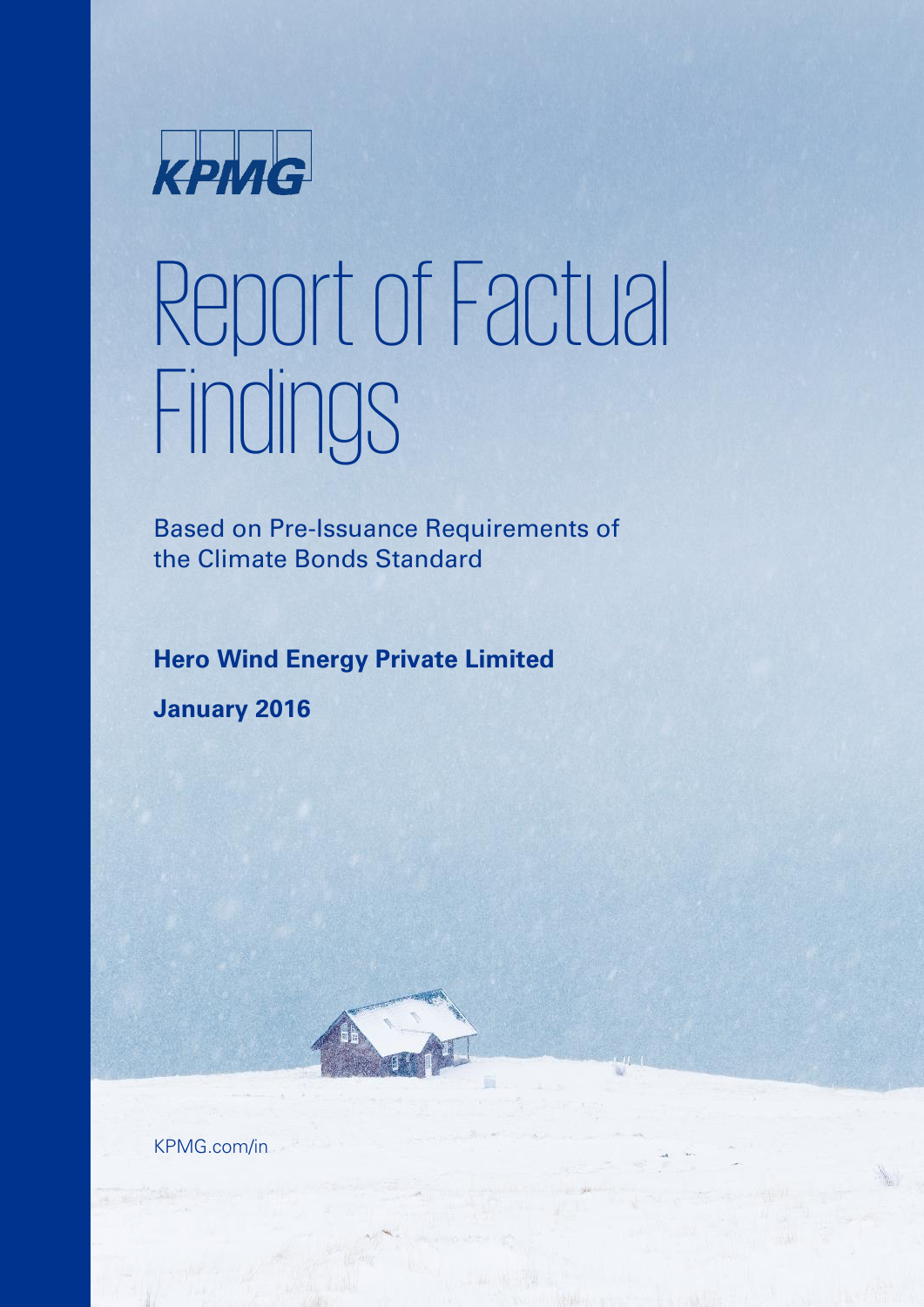## Table of contents

| $\mathbf{1}$ . | <b>Introduction</b>                | 3  |
|----------------|------------------------------------|----|
| 2.             | <b>Scope</b>                       | 3  |
| 3.             | Approach                           | 3  |
| 4.             | <b>Exclusions</b>                  | 4  |
| 5.             | <b>Summary of factual findings</b> | 4  |
| 6.             | <b>Appendix A</b>                  | 5  |
| 7.             | <b>Appendix B</b>                  | 10 |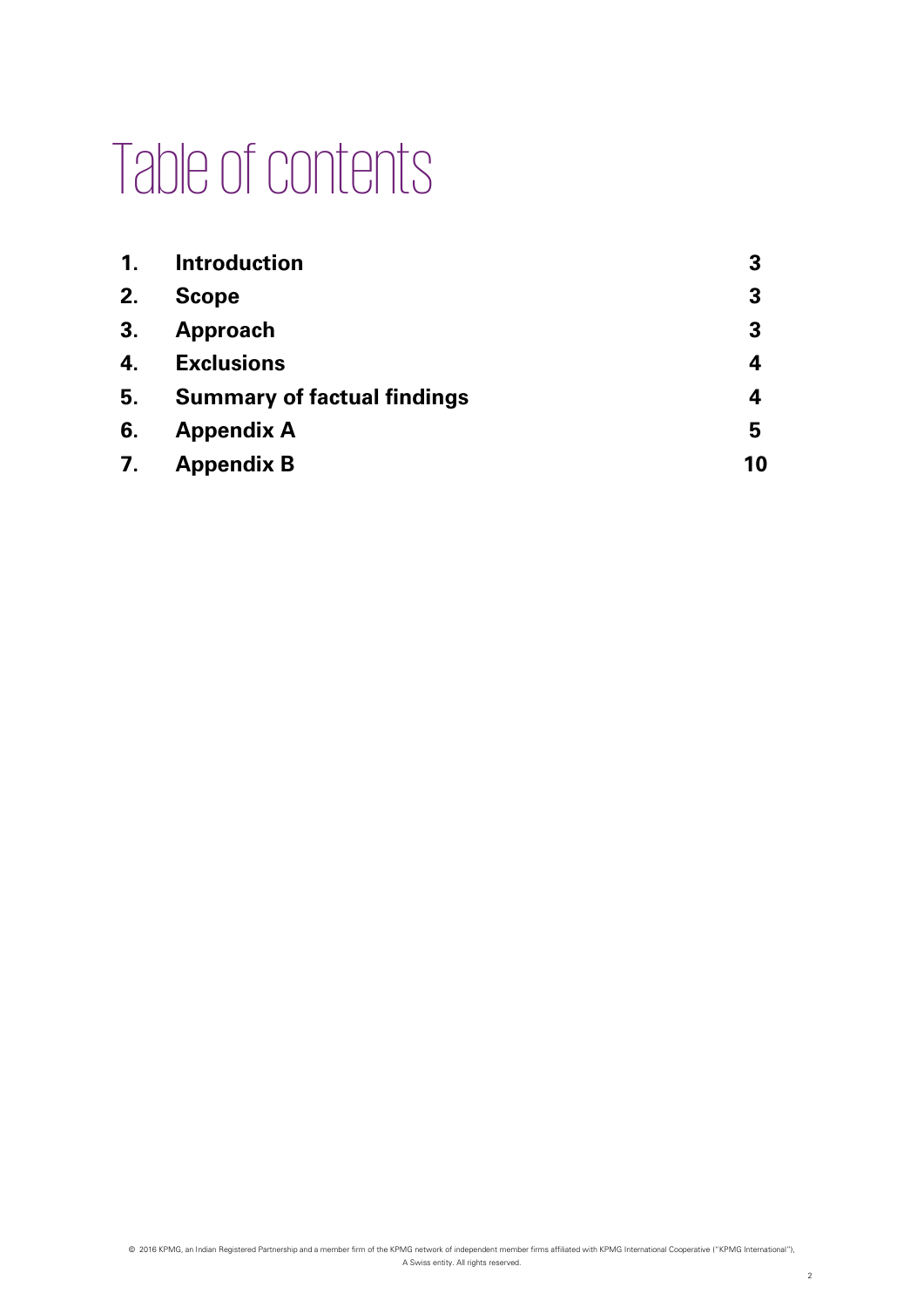# Introduction

Hero Wind Energy Private Limited (HWEPL) is proposing to issue green bonds for INR 300 crores in three tranches between January and March 2016 in India.

KPMG has been appointed to assess the readiness of HWEPL and their proposed bond's conformance with the requirements set out in the Pre-Issuance Requirements section of the Climate Bonds Standard. This report summarizes the findings of our assessment.

# Scope

The scope of our assessment included data and information on material aspects of the proposed green bond based on the requirements set out in the Pre-Issuance Requirements section of the Climate Bonds Standard Version 2.0 as listed below:

- Selection of Nominated Projects & Assets
- Internal Processes & Controls
- Reporting Prior to Issuance

### proach

We planned and performed our work to obtain all the evidence, information and explanations that we considered necessary to obtain a meaningful conclusion in relation to the above scope. The procedures we performed, which are set out in more detail below, were based on our professional judgment and included, as appropriate, inquiries, observation of processes performed, inspection of documents, analytical procedures and agreement or reconciliation with underlying records. We believe that the procedures we have performed and the evidence we have obtained are sufficient and appropriate to provide a basis for our findings.

To reach our conclusion we:

- Conducted interviews with management and key staff responsible for the green bond to obtain an understanding of the organization and purpose of use of bond proceeds;
- Checked documentation which supports objectives of the organization issuing the bonds and their Special Purpose Vehicles (SPVs) that will utilize the bond proceeds;
- Read limited sections of the bond offer documentation that support the environmental objectives of the bond, investment areas for bond proceeds and intended types of temporary investment instruments for the management of unallocated proceeds;
- Checked the list of nominated projects which are proposed to be associated with the bond and their conformance with eligibility requirements specified in Part B of the Climate Bonds Standard; and
- Compared the total volume of bond proceeds with the fair market value of nominated projects proposed to be funded through bond proceeds.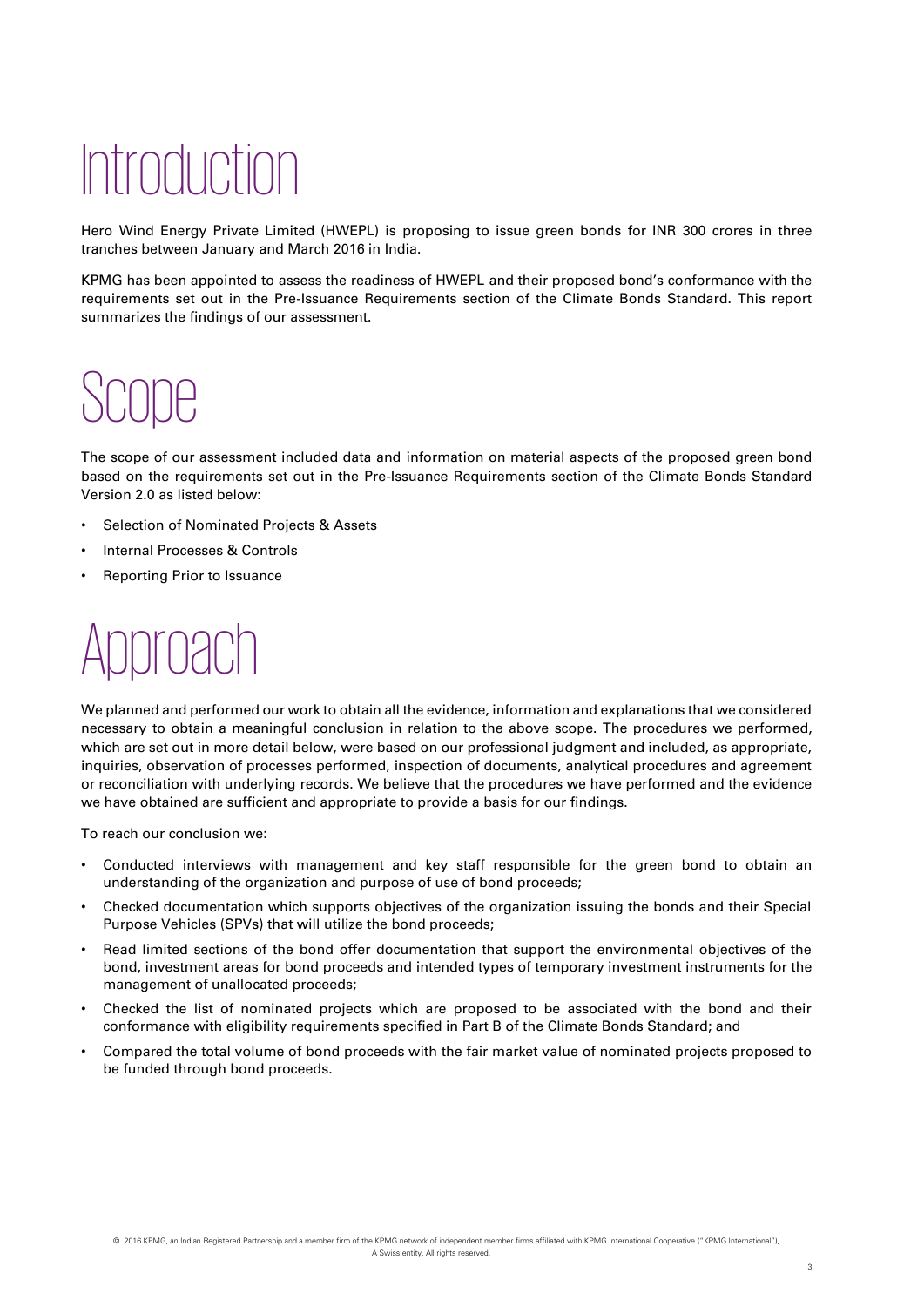### Exclusions

The scope of our assessment did not include the following:

- Determine which, if any, recommendations should be implemented
- Provide assessment on data and information outside the defined reporting boundary and period
- Verify the HWEPL's financial statements & economic performance
- Verify the HWEPL's statements that describe expression of opinion, belief, aspiration, expectation, aim or future intention and national or global socio-economic and environmental aspects provided by the HWEPL

### Summary of factual findings

HWEPL is an organization engaged in the business of generation, transmission and sale of electricity generated using wind power. The organization is proposing to set up wind power projects and their associated transmission infrastructure through various Special Purpose Vehicles (SPVs) in India. In order to raise funds for the development and operation of these projects, it is issuing green bonds for INR 300 crores that are in the nature of Non Convertible Debentures (NCDs).

The objective of the bond is to primarily use proceeds for the development and construction of wind farms and associated transmission infrastructure. Pending such allocation of proceeds, they shall be held in temporary investment instruments (i) that are cash, or cash equivalent instruments, within a Treasury function; or (ii) that do not include greenhouse gas intensive projects which are inconsistent with the delivery of a low carbon and climate resilient economy.

The nominated projects and assets that are proposed to be associated with the bond are wind power projects in the states of Madhya Pradesh, Telangana and Andhra Pradesh in India that have a cumulative installed capacity of 521.5 MW.

Being its first issuance of green bonds, HWEPL has confirmed through an undertaking that they would create the internal processes and controls, as required under Clause 2 of the Climate Bonds Standard, within a period of six months from the date of issuance of the bonds and these would be available for verification during the post-issuance assurance.

A detailed list of our factual findings are provided in Appendix A along with the list of documents reviewed in Appendix B.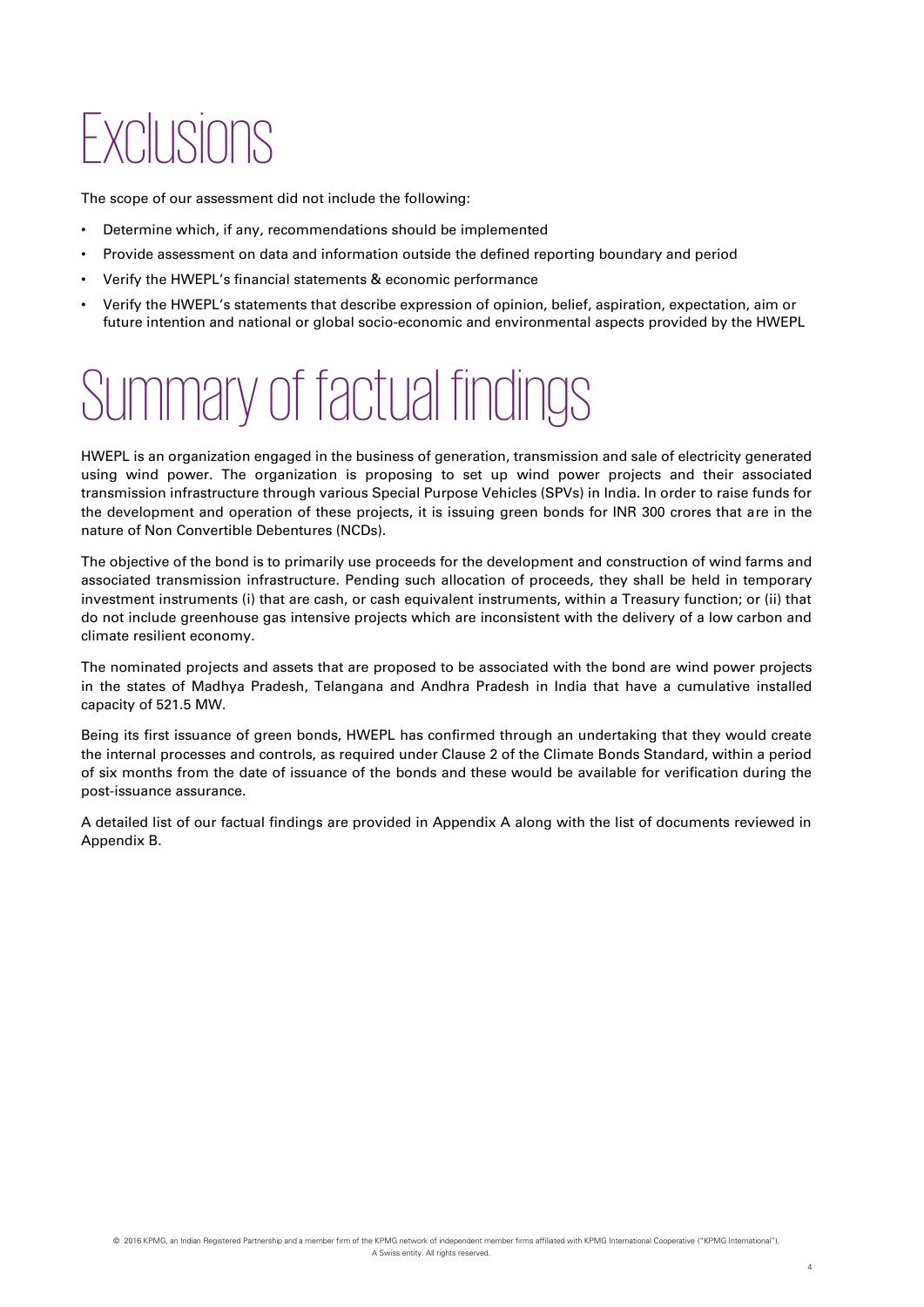# Appendix A

#### Assessment of HWEPL and their proposed green bonds against Pre-Issuance Requirements of Climate Bonds Standard

|      | <b>Pre-Issuance Requirement of Climate Bonds Standard</b>                                                                                                                                              | <b>KPMG Assessment</b>                                                                                                                                                                                                                                                                                                                                                                                                                                                                                                                                                                                  | <b>Supporting documentation</b>                                                                                                                                                                                                             |
|------|--------------------------------------------------------------------------------------------------------------------------------------------------------------------------------------------------------|---------------------------------------------------------------------------------------------------------------------------------------------------------------------------------------------------------------------------------------------------------------------------------------------------------------------------------------------------------------------------------------------------------------------------------------------------------------------------------------------------------------------------------------------------------------------------------------------------------|---------------------------------------------------------------------------------------------------------------------------------------------------------------------------------------------------------------------------------------------|
| 1.   | <b>Selection of Nominated Projects &amp; Assets</b>                                                                                                                                                    |                                                                                                                                                                                                                                                                                                                                                                                                                                                                                                                                                                                                         |                                                                                                                                                                                                                                             |
| 1.1. | The Issuer shall establish, document and maintain a<br>decision-making process which it uses to determine<br>the eligibility of the Nominated Projects & Assets.<br>This includes, without limitation: |                                                                                                                                                                                                                                                                                                                                                                                                                                                                                                                                                                                                         |                                                                                                                                                                                                                                             |
|      | a statement on the environmental<br>1.1.1.<br>objectives of the bond                                                                                                                                   | The objective of the bond is to primarily use<br>proceeds for the development and construction of<br>wind farms and associated transmission<br>infrastructure.                                                                                                                                                                                                                                                                                                                                                                                                                                          | Private placement offer letter for<br>subscription of debentures to be issued<br>and allotted by HWEPL dated 15 January<br>2016                                                                                                             |
|      | 1.1.2.<br>a process to determine whether the<br>Nominated Projects & Assets meet the<br>eligibility requirements specified in Part B<br>of the Climate Bonds Standard                                  | The bond offer letter and undertaking from HWEPL<br>management confirm that proceeds of the bond will<br>primarily be used for the development and<br>construction of wind farms and associated<br>transmission infrastructure. Thus, these nominated<br>projects and assets conform to the eligibility<br>requirements specified in Part B of the Climate<br>Bonds Standard.<br>Additionally, HWEPL confirms that an approved<br>third party verifier will conduct post-issuance<br>assurance exercise within a year's time to reaffirm<br>conformance of the bond with the Climate Bonds<br>Standard. | Private placement offer letter for<br>subscription of debentures to be<br>issued and allotted by HWEPL dated<br>15 January 2016<br>Undertaking from management of<br><b>HWEPL regarding Climate Bonds</b><br>Standard dated 15 January 2016 |
| 1.2. | The Issuer shall assess that all proposed Nominated<br>Projects & Assets to be associated with the bond<br>meet the bond's documented objectives as stated                                             | The nominated projects and assets to be associated<br>with the bond are wind power projects and meet the                                                                                                                                                                                                                                                                                                                                                                                                                                                                                                | <b>Climate Bonds Standard Version 2.0</b>                                                                                                                                                                                                   |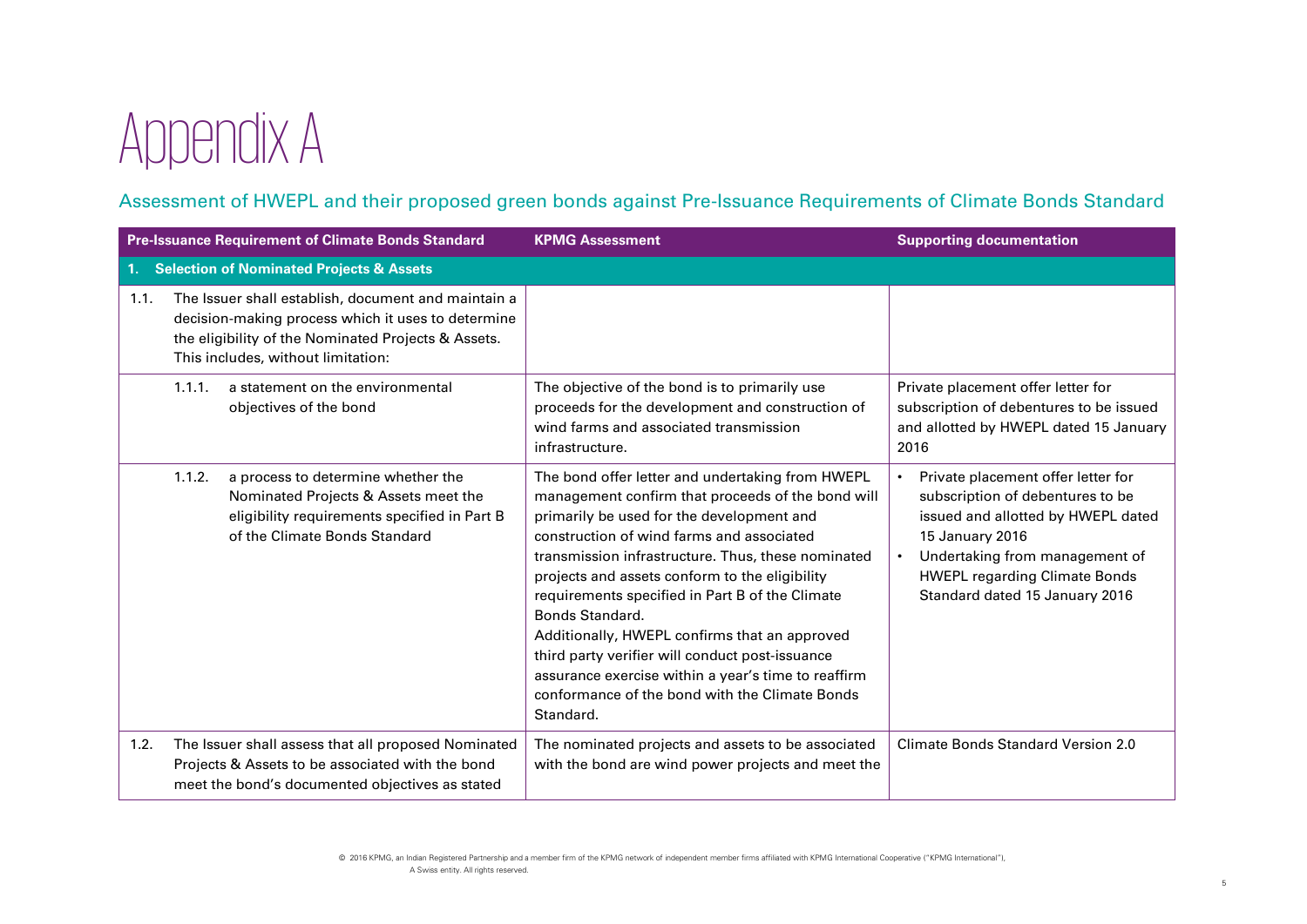|      | <b>Pre-Issuance Requirement of Climate Bonds Standard</b>                                                                                                                                                                                                                                                                         | <b>KPMG Assessment</b>                                                                                                                                                                                                                                                                                                                                                                                                                     | <b>Supporting documentation</b>                                                                                                                                                                                                                                                                                                                                                                                                                                                                                                                                                                            |  |
|------|-----------------------------------------------------------------------------------------------------------------------------------------------------------------------------------------------------------------------------------------------------------------------------------------------------------------------------------|--------------------------------------------------------------------------------------------------------------------------------------------------------------------------------------------------------------------------------------------------------------------------------------------------------------------------------------------------------------------------------------------------------------------------------------------|------------------------------------------------------------------------------------------------------------------------------------------------------------------------------------------------------------------------------------------------------------------------------------------------------------------------------------------------------------------------------------------------------------------------------------------------------------------------------------------------------------------------------------------------------------------------------------------------------------|--|
|      | under Clause 1.1 and are likely to conform with the<br>relevant eligibility requirements under Part B of the<br>Climate Bonds Standard.                                                                                                                                                                                           | bond's documented objectives specified in the Bond<br>Offer Document.<br>These nominated projects and assets also conform<br>to the eligibility requirements set under Part B of the<br>Climate Bonds Standard:<br>Clause 9: Fall in 'Wind' classification under<br>'Energy' head of Climate Bonds Taxonomy<br>Clause 10: Criteria for wind energy under sector-<br>specific standards discussed in detail towards<br>the end of the table |                                                                                                                                                                                                                                                                                                                                                                                                                                                                                                                                                                                                            |  |
| 1.3. | The Issuer shall document the Nominated Projects<br>& Assets which are proposed to be associated with<br>the bond and which have been assessed as likely to<br>be Eligible Projects & Assets. The Issuer shall<br>establish a list of Nominated Projects & Assets<br>which can be kept up-to-date during the term of the<br>bond. | The nominated projects and assets that are<br>proposed to be associated with the bond are wind<br>power projects in the states of Madhya Pradesh,<br>Telangana and Andhra Pradesh in India that have a<br>cumulative installed capacity of 521.5 MW post<br>commissioning.                                                                                                                                                                 | Undertaking from management of<br><b>HWEPL regarding Climate Bonds</b><br>Standard dated 15 January 2016<br>Certified true copy of resolution<br>$\bullet$<br>passed by the Board of Directors of<br>SPV dated 27 February 2015<br>Certified true copy of resolution<br>passed by the Board of Directors of<br>SPV dated 31 March 2015<br>Certified true copy of resolution<br>passed by the Board of Directors of<br>SPV dated 12 September 2014<br>Contract, term sheet and key<br>$\bullet$<br>commercial and contract terms<br>agreed between SPV and suppliers<br>for wind power projects during 2015 |  |
| 1.4. | Nominated Projects & Assets shall not be<br>nominated to other Climate Bonds unless it is<br>demonstrated by the Issuer that distinct portions of<br>the Nominated Projects & Assets are being funded<br>by different Climate Bonds or that the existing<br>Climate Bond is being refinanced via another<br>Climate Bond.         | The undertaking from HWEPL management<br>confirms that the nominated projects & assets shall<br>not be nominated to other Climate Bonds unless<br>they demonstrate that distinct portions of the<br>nominated projects & assets are being funded by<br>different climate bonds or that the existing bond is<br>being refinanced via another climate bond.                                                                                  | Undertaking from management of<br><b>HWEPL regarding Climate Bonds</b><br>Standard dated 15 January 2016                                                                                                                                                                                                                                                                                                                                                                                                                                                                                                   |  |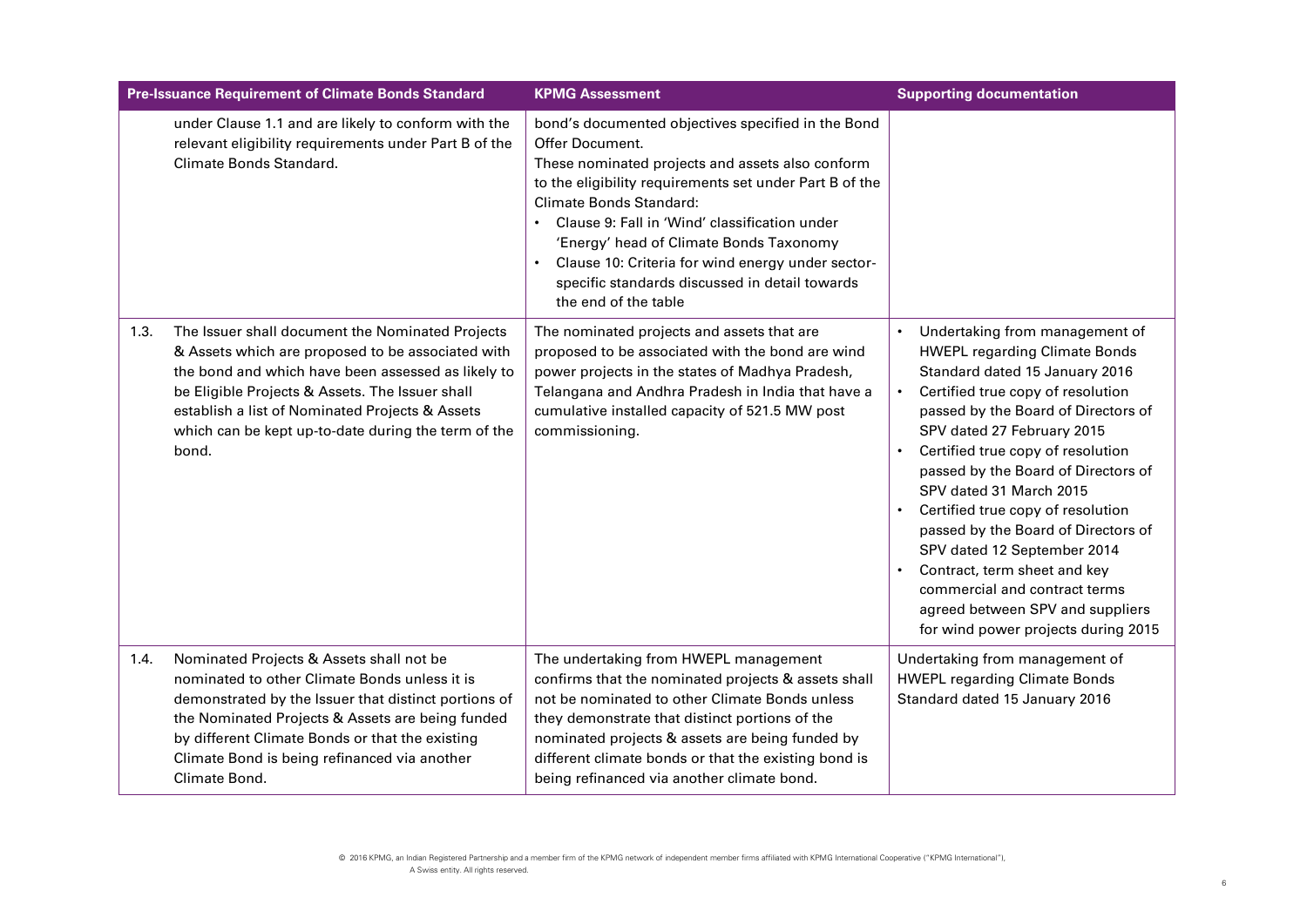| <b>Pre-Issuance Requirement of Climate Bonds Standard</b> |                                          |                                                                                                                                                                                                                                                                                                                                                                                                                                                      | <b>KPMG Assessment</b>                                                                                                                                                                                                                                                                                                                                                                                                                                                                                                                                                     | <b>Supporting documentation</b>                                                                                                                                                                                                                          |
|-----------------------------------------------------------|------------------------------------------|------------------------------------------------------------------------------------------------------------------------------------------------------------------------------------------------------------------------------------------------------------------------------------------------------------------------------------------------------------------------------------------------------------------------------------------------------|----------------------------------------------------------------------------------------------------------------------------------------------------------------------------------------------------------------------------------------------------------------------------------------------------------------------------------------------------------------------------------------------------------------------------------------------------------------------------------------------------------------------------------------------------------------------------|----------------------------------------------------------------------------------------------------------------------------------------------------------------------------------------------------------------------------------------------------------|
| 1.5.                                                      | & Assets.                                | The expected Net Proceeds of the bond shall be no<br>greater than the Issuer's debt obligation to the<br>proposed Nominated Projects & Assets, or the Fair<br>Market Value of the proposed Nominated Projects                                                                                                                                                                                                                                        | The proposed nominated projects & assets include<br>wind power projects across India with cumulative<br>capacity of about 521.5 MW. The Central Electricity<br>Regulatory Commission (CERC) has adopted a<br>capital cost of INR 619.16 lakh/MW for the purposes<br>of tariff determination of wind power projects for FY<br>2015-16. With this estimate, the proposed<br>nominated projects & assets would have a<br>cumulative project cost of approximately INR 3,229<br>crores which is much higher than the expected net<br>proceeds of the bond i.e. INR 300 crores. | CERC Petition No. SM/004/2015 (Suo-<br>Motu) and order dated 31 March 2015<br>(http://cercind.gov.in/2015/orders/SO4.p<br>df                                                                                                                             |
| 2.                                                        | <b>Internal Processes &amp; Controls</b> |                                                                                                                                                                                                                                                                                                                                                                                                                                                      |                                                                                                                                                                                                                                                                                                                                                                                                                                                                                                                                                                            |                                                                                                                                                                                                                                                          |
| 2.1.                                                      | 2.1.1.                                   | The systems, policies and processes to be used for<br>management of bond funds and investments made<br>shall be documented by the Issuer and disclosed to<br>the Verifier, and shall include arrangements for the<br>following activities:<br>Tracking of proceeds: The Net Proceeds of<br>the bond can be credited to a sub-account,<br>moved to a sub-portfolio, or otherwise<br>tracked by the Issuer in an appropriate<br>manner and documented. | HWEPL management has confirmed that the<br>internal process for tracking of proceeds will be<br>setup within six months from the date of issuance<br>of the bonds and would be checked in the post-<br>issuance assurance.                                                                                                                                                                                                                                                                                                                                                 | Undertaking from management of<br><b>HWEPL regarding Climate Bonds</b><br>Standard dated 15 January 2016                                                                                                                                                 |
|                                                           | 2.1.2.                                   | Managing unallocated proceeds: The<br>balance of unallocated Net Proceeds can be<br>managed as per the requirements in Clause<br>6.2                                                                                                                                                                                                                                                                                                                 | The bond offer letter confirms that pending the<br>investment of proceeds, they shall be held in<br>temporary investment instruments (i) that are cash,<br>or cash equivalent instruments, within a Treasury<br>function; or (ii) that do not include greenhouse gas<br>intensive projects which are inconsistent with the<br>delivery of a low carbon and climate resilient<br>economy.<br>HWEPL management has also confirmed that the<br>internal process for managing of unallocated                                                                                   | Private placement offer letter for<br>$\bullet$<br>subscription of debentures to be<br>issued and allotted by HWEPL dated<br>15 January 2016<br>Undertaking from management of<br><b>HWEPL regarding Climate Bonds</b><br>Standard dated 15 January 2016 |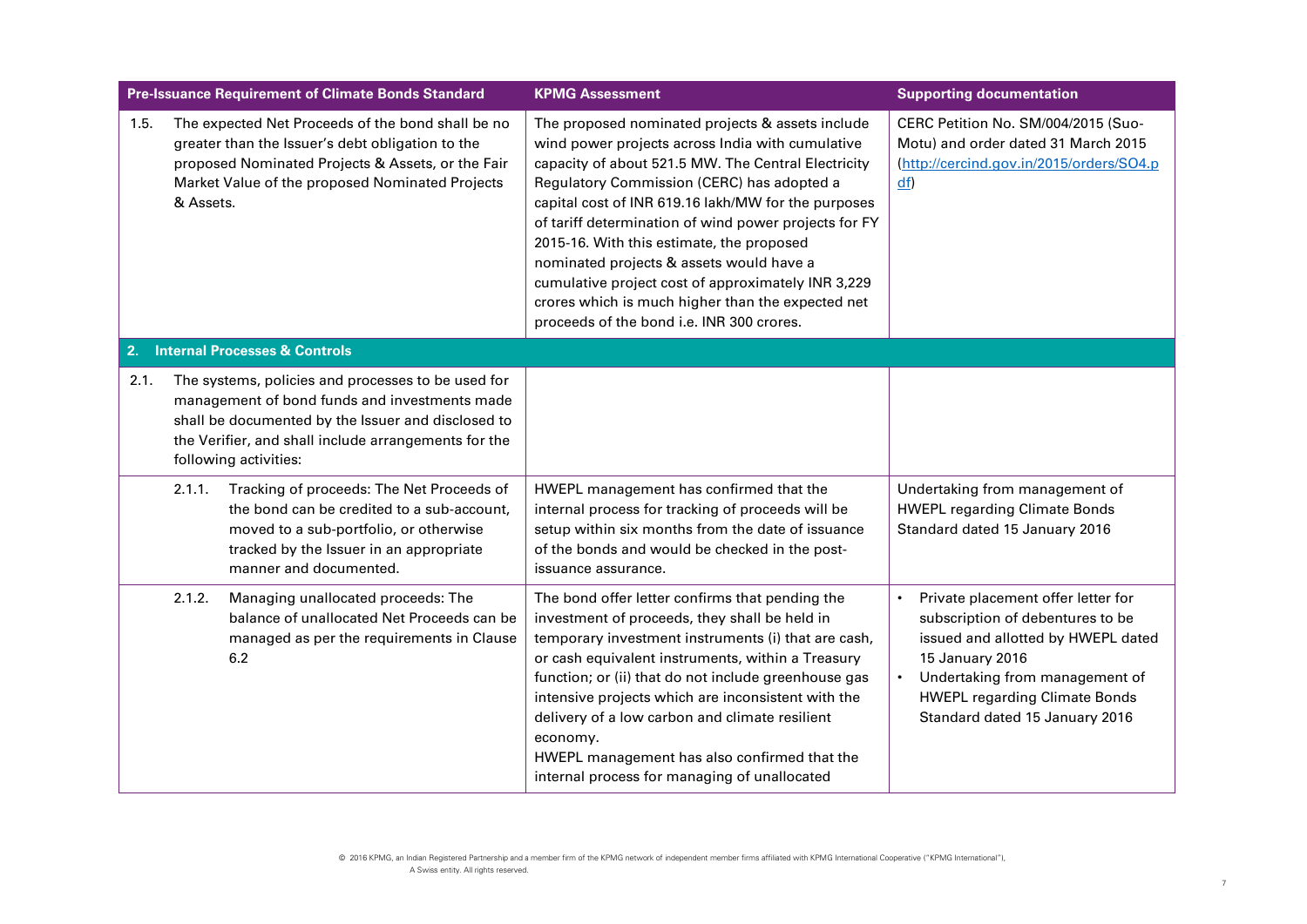|                                          |        | <b>Pre-Issuance Requirement of Climate Bonds Standard</b>                                                                                                                                                                                                                        | <b>KPMG Assessment</b>                                                                                                                                                                                                                                                                                                                                              | <b>Supporting documentation</b>                                                                                                 |
|------------------------------------------|--------|----------------------------------------------------------------------------------------------------------------------------------------------------------------------------------------------------------------------------------------------------------------------------------|---------------------------------------------------------------------------------------------------------------------------------------------------------------------------------------------------------------------------------------------------------------------------------------------------------------------------------------------------------------------|---------------------------------------------------------------------------------------------------------------------------------|
|                                          |        |                                                                                                                                                                                                                                                                                  | proceeds will be setup within six months from the<br>date of issuance of the bonds and would be checked<br>in the post-issuance assurance.                                                                                                                                                                                                                          |                                                                                                                                 |
|                                          | 2.1.3. | Earmarking funds to Nominated Projects &<br>Assets: An earmarking process that can be<br>used to manage and account for funding to<br>the Nominated Projects & Assets and<br>enables estimation of the share of the Net<br>Proceeds being used for financing and<br>refinancing. | HWEPL management has confirmed that the bond<br>proceeds will be earmarked till infused in the<br>nominated projects & assets, so that they can be<br>separately accounted. Further, a process for the<br>same will be setup within six months from the date<br>of issuance of the bonds and would be checked in<br>the post-issuance assurance.                    | Undertaking from management of<br><b>HWEPL regarding Climate Bonds</b><br>Standard dated 15 January 2016                        |
| 3.<br><b>Reporting Prior to Issuance</b> |        |                                                                                                                                                                                                                                                                                  |                                                                                                                                                                                                                                                                                                                                                                     |                                                                                                                                 |
| 3.1.                                     |        | The Issuer shall disclose in the Bond Disclosure<br>Documentation:                                                                                                                                                                                                               |                                                                                                                                                                                                                                                                                                                                                                     |                                                                                                                                 |
|                                          | 3.1.1. | The investment areas, as provided in<br>Clause 9.1, into which the Nominated<br>Projects & Assets fall.                                                                                                                                                                          | The bond offer letter confirms that 'the investment<br>of the proceeds of the Issue will primarily be in the<br>development and construction of wind farms and<br>associated transmission infrastructure for the<br>same'. These fall in the 'Wind' classification under<br>'Energy' head of Climate Bonds Taxonomy.                                                | Private placement offer letter for<br>subscription of debentures to be issued<br>and allotted by HWEPL dated 15 January<br>2016 |
|                                          | 3.1.2. | The intended types of temporary<br>investment instruments for the<br>management of unallocated proceeds in<br>accordance with Clause 2.1.2.                                                                                                                                      | The bond offer letter confirms that unallocated<br>proceeds shall be 'held in temporary investment<br>instruments (i) that are cash, or cash equivalent<br>instruments, within a Treasury function; or (ii) that<br>do not include greenhouse gas intensive projects<br>which are inconsistent with the delivery of a low<br>carbon and climate resilient economy'. | Private placement offer letter for<br>subscription of debentures to be issued<br>and allotted by HWEPL dated 15 January<br>2016 |
|                                          | 3.1.3. | The approach the Verifier has taken to pre-<br>issuance procedures (i.e., whether an<br>Assurance Engagement or an Agreed-Upon<br>Procedures Engagement was undertaken)                                                                                                          | The bond offer letter confirms that an approved<br>third party verifier, has been appointed to confirm<br>the bond's conformance with pre-issuance<br>requirements of the Climate Bonds Standard.                                                                                                                                                                   | Private placement offer letter for<br>subscription of debentures to be issued<br>and allotted by HWEPL dated 15 January<br>2016 |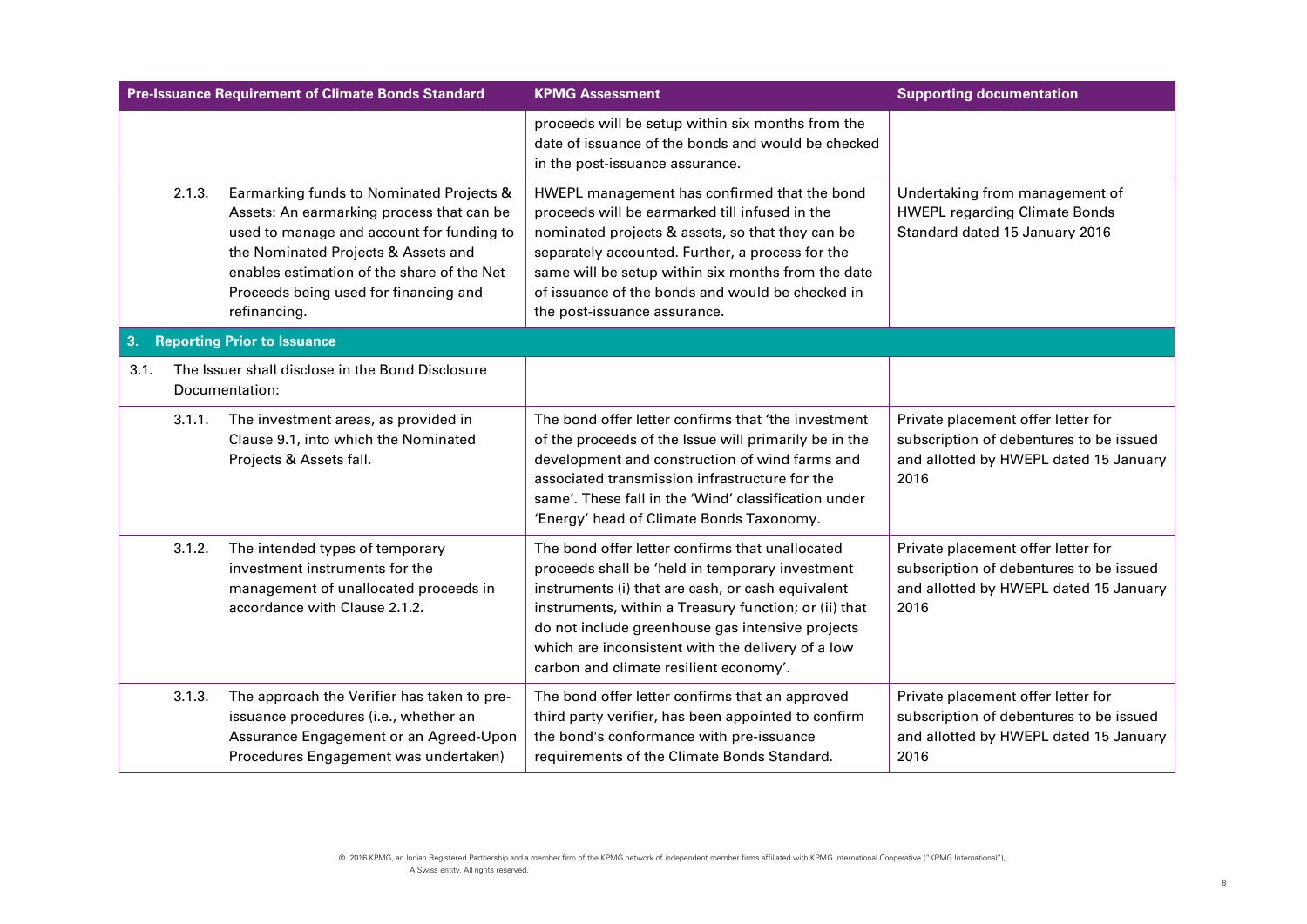| <b>Pre-Issuance Requirement of Climate Bonds Standard</b>                                                                                                                                                                                                                                                                                                                                                                                |                                                                                                                                                                                                                                | <b>KPMG Assessment</b>                                                                                                                                                                                                     | <b>Supporting documentation</b>                                                                                                 |  |  |
|------------------------------------------------------------------------------------------------------------------------------------------------------------------------------------------------------------------------------------------------------------------------------------------------------------------------------------------------------------------------------------------------------------------------------------------|--------------------------------------------------------------------------------------------------------------------------------------------------------------------------------------------------------------------------------|----------------------------------------------------------------------------------------------------------------------------------------------------------------------------------------------------------------------------|---------------------------------------------------------------------------------------------------------------------------------|--|--|
| 3.1.4.                                                                                                                                                                                                                                                                                                                                                                                                                                   | Whether periodic Assurance Engagements<br>will be undertaken during the term of the<br>bond to reaffirm conformance with the<br>Climate Bonds Standard, and the expected<br>frequency of any periodic Assurance<br>Engagements | The bond offer letter confirms that an approved<br>third party verifier will conduct post-issuance<br>assurance exercise within a year's time to reaffirm<br>conformance of the bond with the Climate Bonds<br>Standard.   | Private placement offer letter for<br>subscription of debentures to be issued<br>and allotted by HWEPL dated 15 January<br>2016 |  |  |
|                                                                                                                                                                                                                                                                                                                                                                                                                                          | Sector-specific technical criteria: Wind energy                                                                                                                                                                                |                                                                                                                                                                                                                            |                                                                                                                                 |  |  |
| For a bond to be certified as a Climate Bond, the funds<br>raised under it must be used to finance or refinance:<br>Wind Energy Generation– that is, activities to generate<br>energy from wind, specifically:<br>The development and construction of wind farms.<br>Operational production or manufacturing facilities<br>wholly dedicated to wind energy development<br>Wholly dedicated transmission infrastructure for wind<br>farms |                                                                                                                                                                                                                                | The bond offer letter confirms that 'the investment<br>of the proceeds of the Issue will primarily be in the<br>development and construction of wind farms and<br>associated transmission infrastructure for the<br>same'. | Private placement offer letter for<br>subscription of debentures to be issued<br>and allotted by HWEPL dated 15 January<br>2016 |  |  |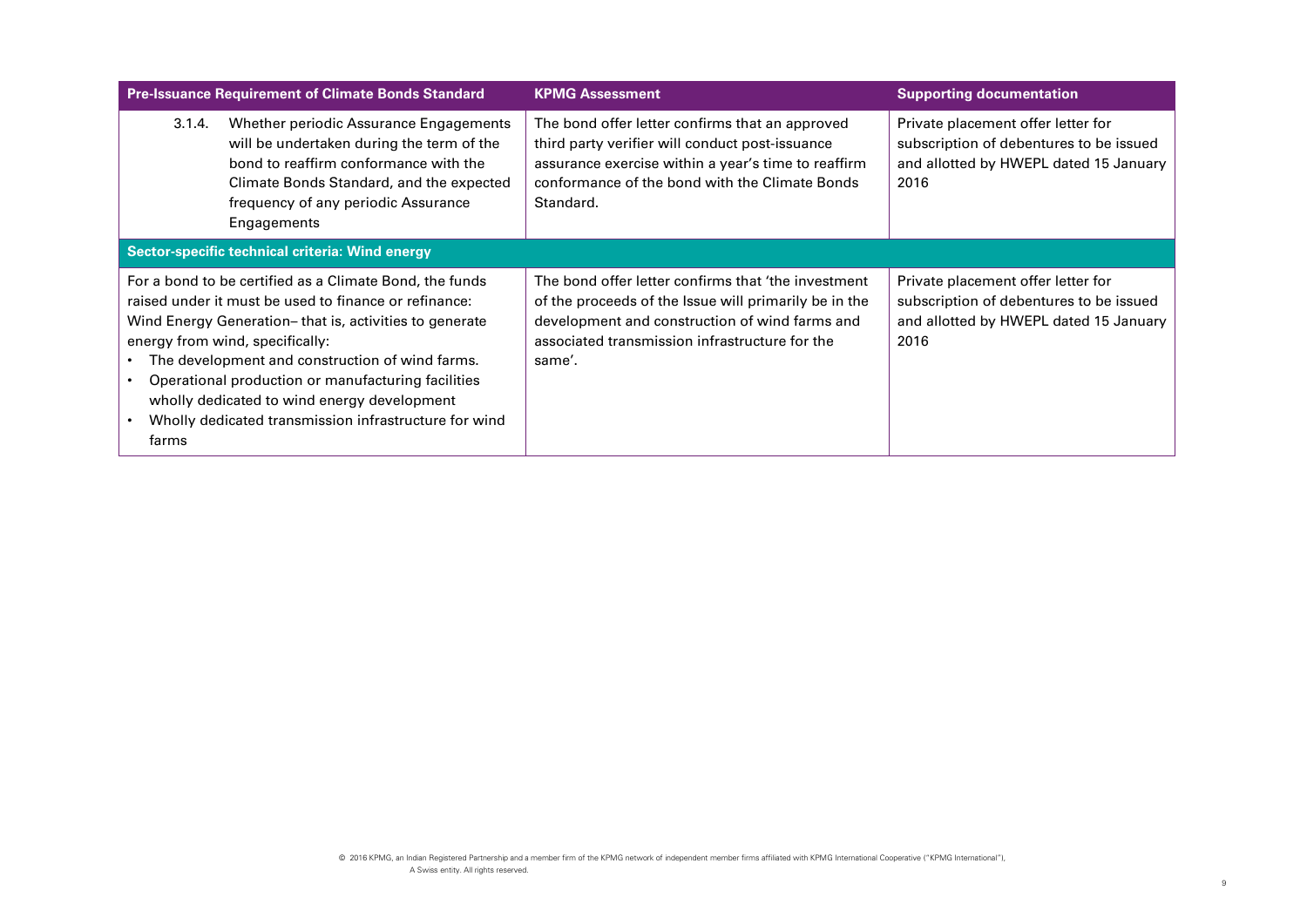# Appendix B

#### List of documents reviewed

- 1. Private placement offer letter for subscription of debentures to be issued and allotted by HWEPL dated 15 January 2016
- 2. Certificate of Incorporation for HWEPL dated 19 May 2013
- 3. Memorandum of Association of HWEPL dated 22 March 2013
- 4. Articles of Association of HWEPL dated 22 March 2013
- 5. Shareholding pattern of SPVs as on 05 January 2016
- 6. Certified true copy of resolution passed by the Board of Directors of HWEPL dated 09 December 2015
- 7. Certified true copy of resolution passed by the Board of Directors of SPV dated 27 February 2015
- 8. Certified true copy of resolution passed by the Board of Directors of SPV dated 31 March 2015
- 9. Contract, term sheet and key commercial and contract terms agreed between SPV and suppliers for wind power projects during 2015
- 10. Undertaking from management of HWEPL regarding Climate Bonds Standard dated 15 January 2016